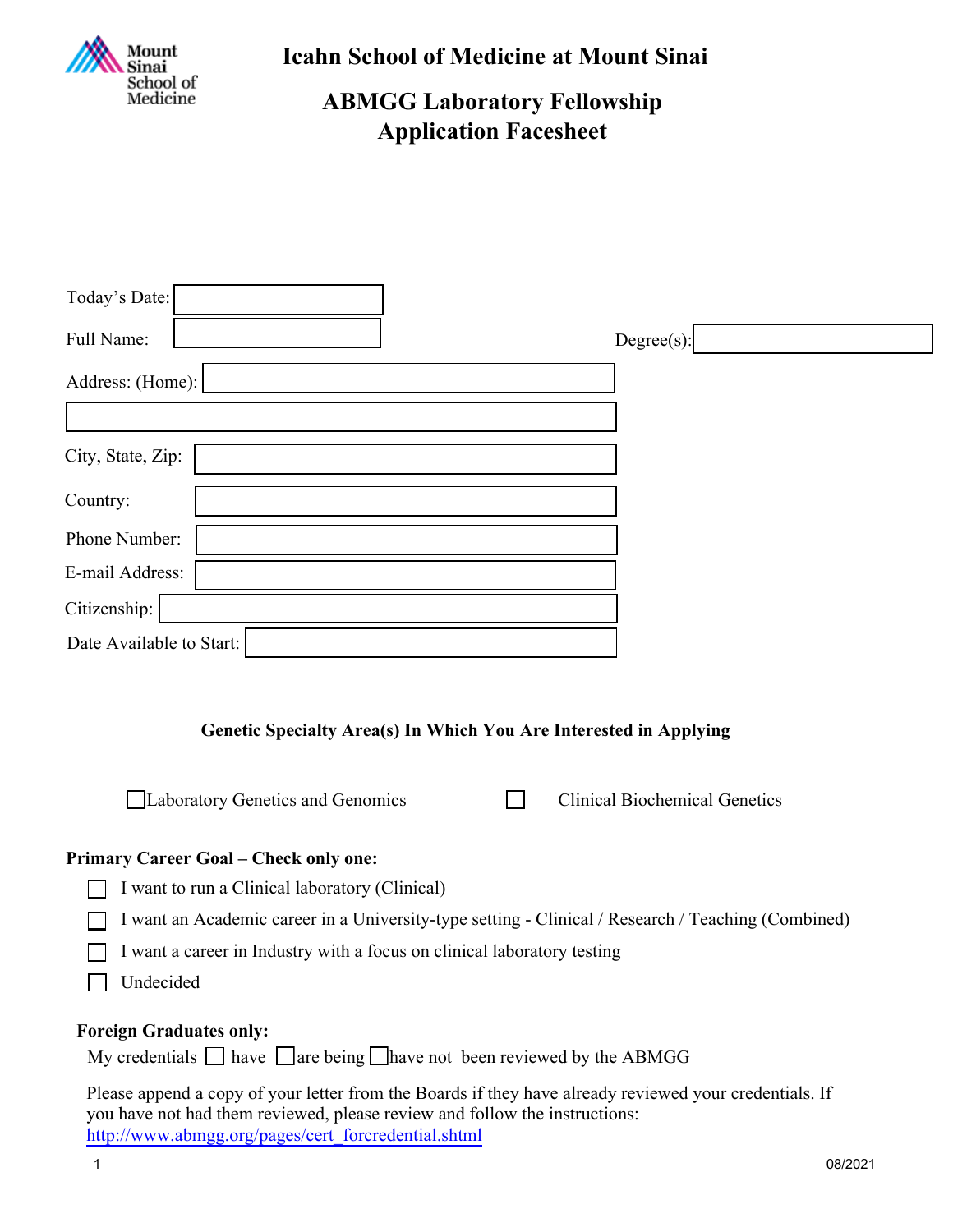## Name:

Training:

| <b>Postdoctoral Experience:</b> |                         | <b>Dates Trained</b> |
|---------------------------------|-------------------------|----------------------|
| Institution                     | <b>Area of Training</b> | $(m/vy-m/vy)$        |
|                                 |                         |                      |
|                                 |                         |                      |
|                                 |                         |                      |
|                                 |                         |                      |

## **Other Professional Experience**:

| <b>Education:</b>              |           |                  |       |
|--------------------------------|-----------|------------------|-------|
|                                | Date      | Degree           |       |
| Name of University             | Conferred | Earned (BS, PhD) | Major |
|                                |           |                  |       |
|                                |           |                  |       |
|                                |           |                  |       |
|                                |           |                  |       |
| U.S. States in Which Licensed: |           |                  |       |
| License $#(s)$ :               |           |                  |       |
| Specialty Board Exam(s):       |           |                  |       |

#### **Please list any exposure to clinical laboratory testing environment:**

Published Papers:  $\Box Y \Box N$  (If Yes, indicate number of first author papers below and attach Bibliography)

Number of First Author Papers:

Number of Last Author Papers: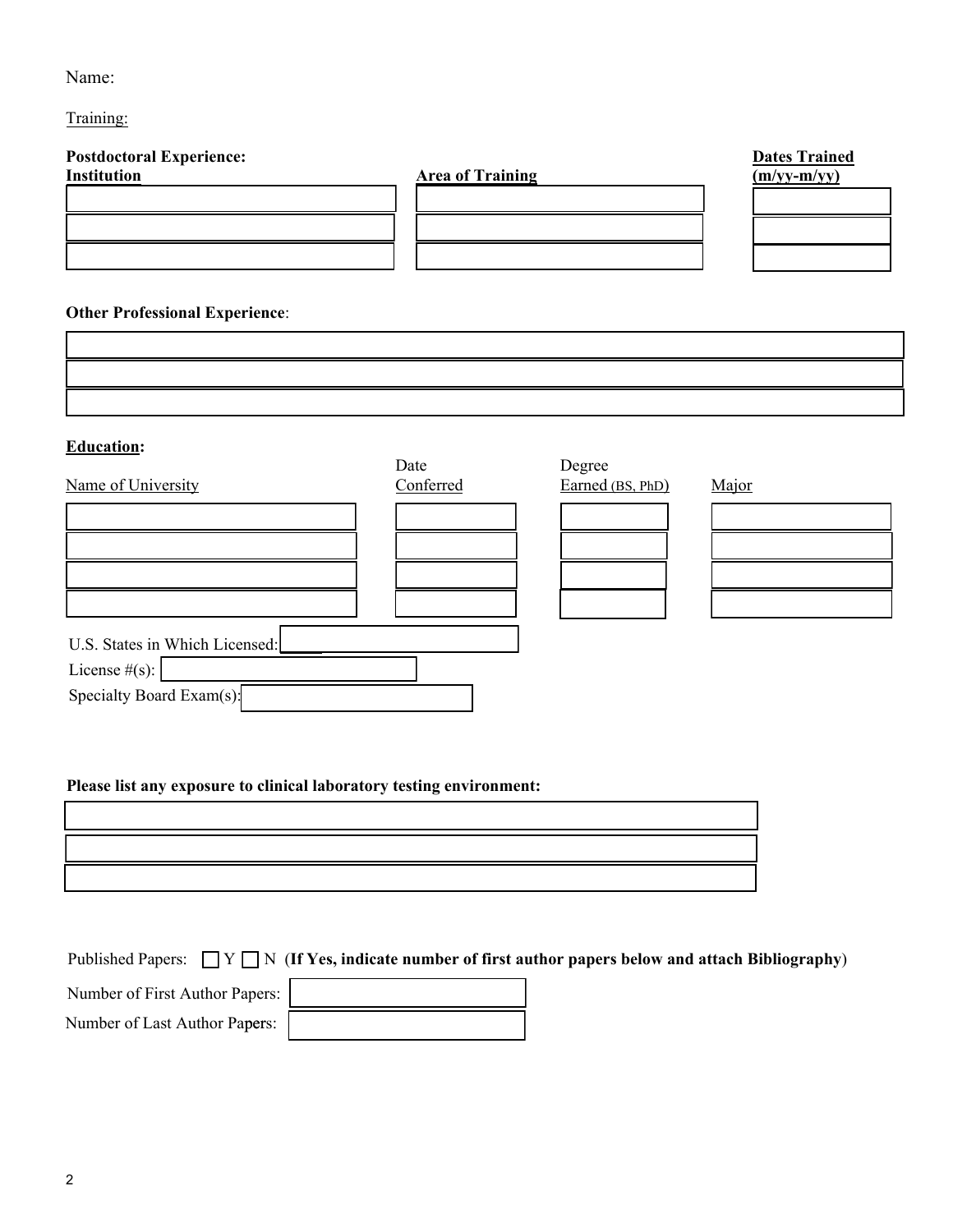Name:

#### **Professional Societies you belong to:**

Please have 3 individuals currently involved with your training or work, and who know you professionally, e-mail or forward a letter of recommendation directly to William Hui. These will be kept on file with your application.

**William Hui, B.A. Program Coordinator, ABMGG Training Program Email: willliam.hui@sema4.com**

**Name, Title, And Phone Number** of your 3 References:

| . .                                  | Phone: |
|--------------------------------------|--------|
| $\Omega$<br>$\overline{\phantom{a}}$ | Phone: |
| 3.                                   | Phone: |

### **How Did You Learn About Our Program?**

| Conference             | $\Box$ Faculty Advisory | $\Box$ ACGME Website | <b>ABMGG Website</b> |
|------------------------|-------------------------|----------------------|----------------------|
| $\Box$ CHAMP           |                         |                      |                      |
| Other, Please Explain: |                         |                      |                      |
|                        |                         |                      |                      |